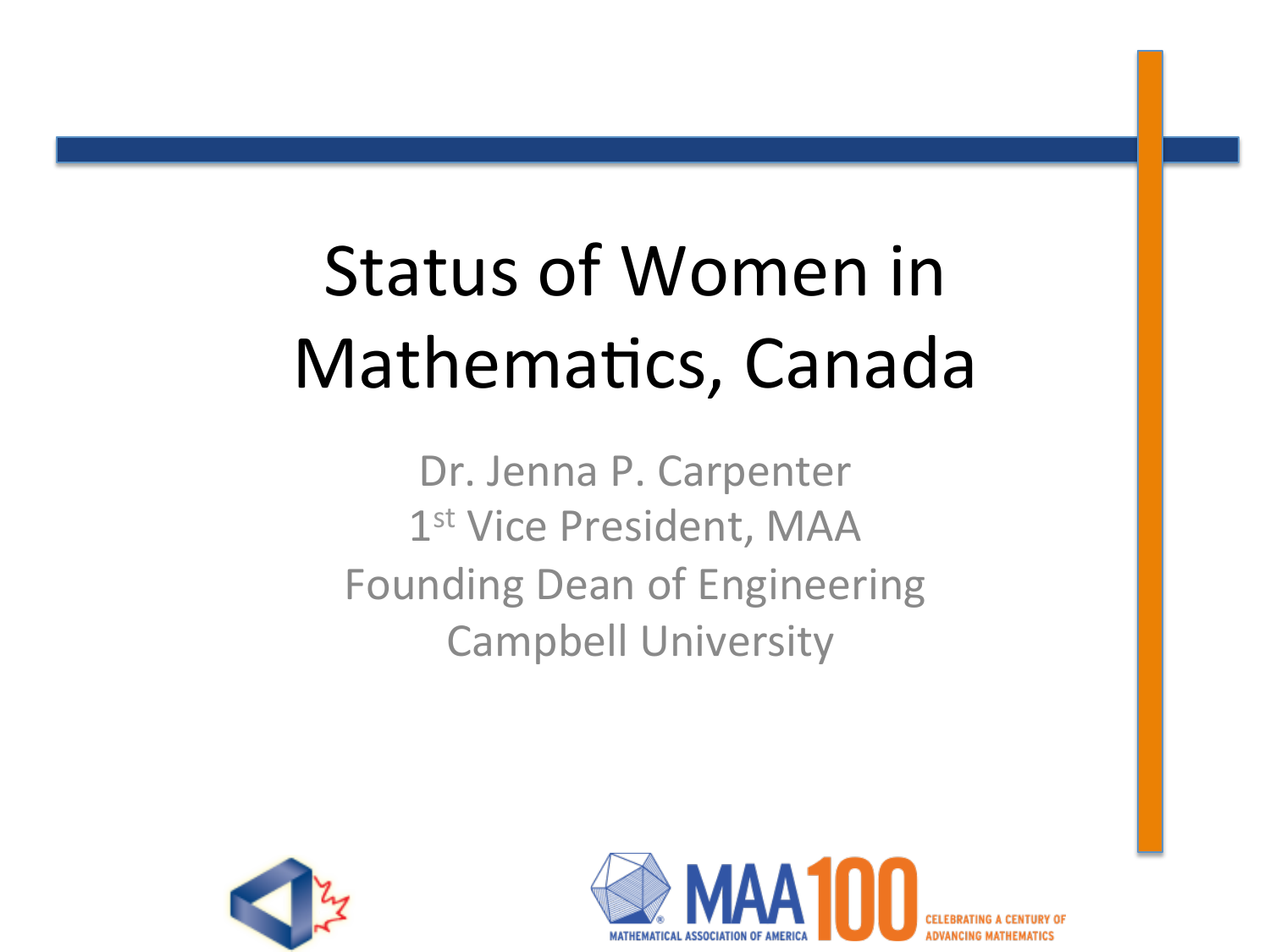# **Outline**

- Data: What do the Numbers Say?
	- Women Undergraduate and Graduate Students in the Mathematical Sciences
	- Women Faculty in the Mathematical Sciences
- Issues: What does Research Say?
- Questions
- Resources



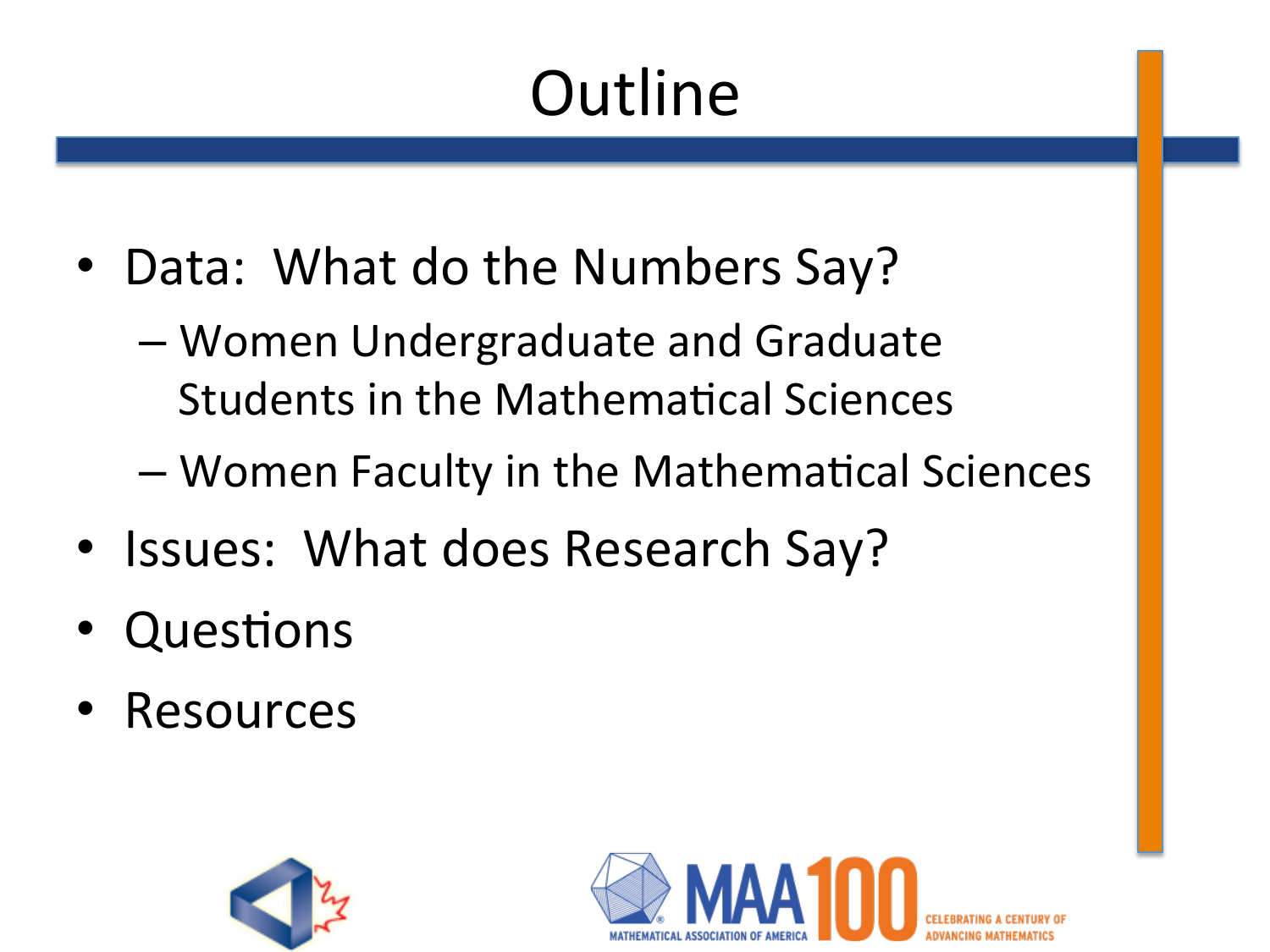### Data: STEM UnderGrad Degrees

**NHS Survey, 2011, 25-34 years old** 





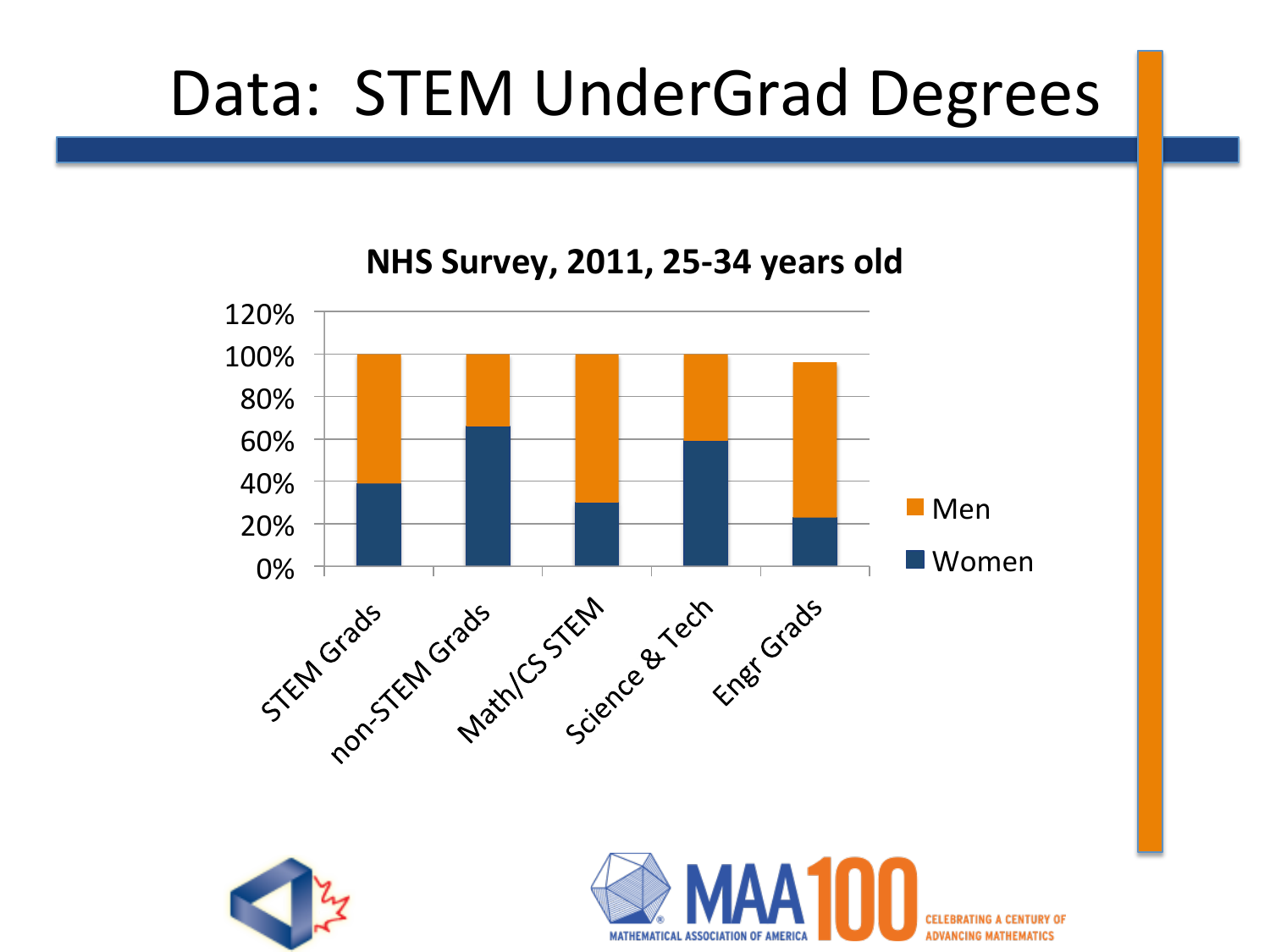#### Data: STEM Grad Students

90.00% 80.00% 70.00% 60.00% 50.00% 40.00% % Women 30.00% ■% Men 20.00% 10.00% 0.00% 1999 2007 2012 2023 204 205 206 2012 208 20





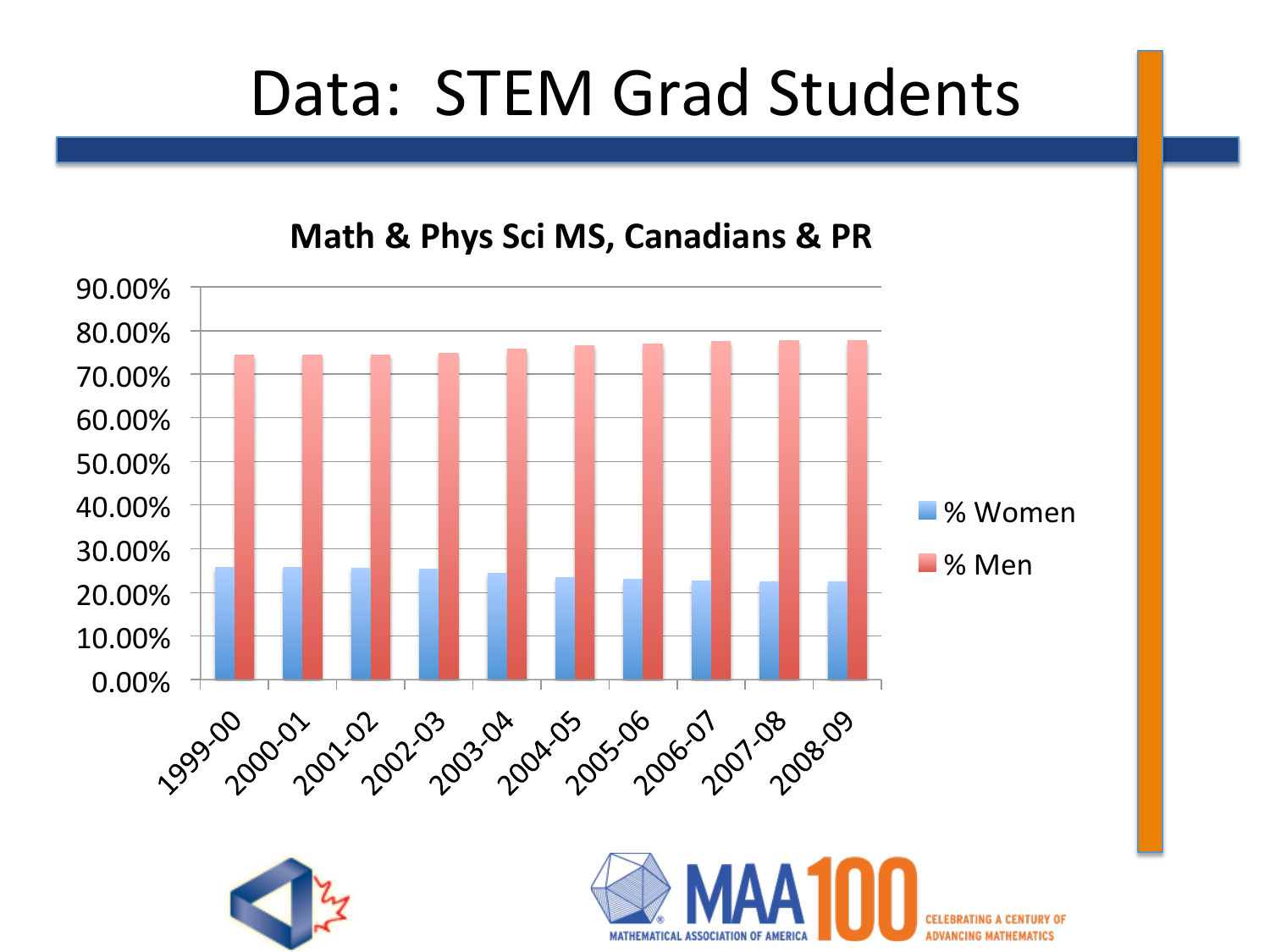#### Data: STEM Grad Students



**Math & Phys Sci, PhD, Canadians & PR** 



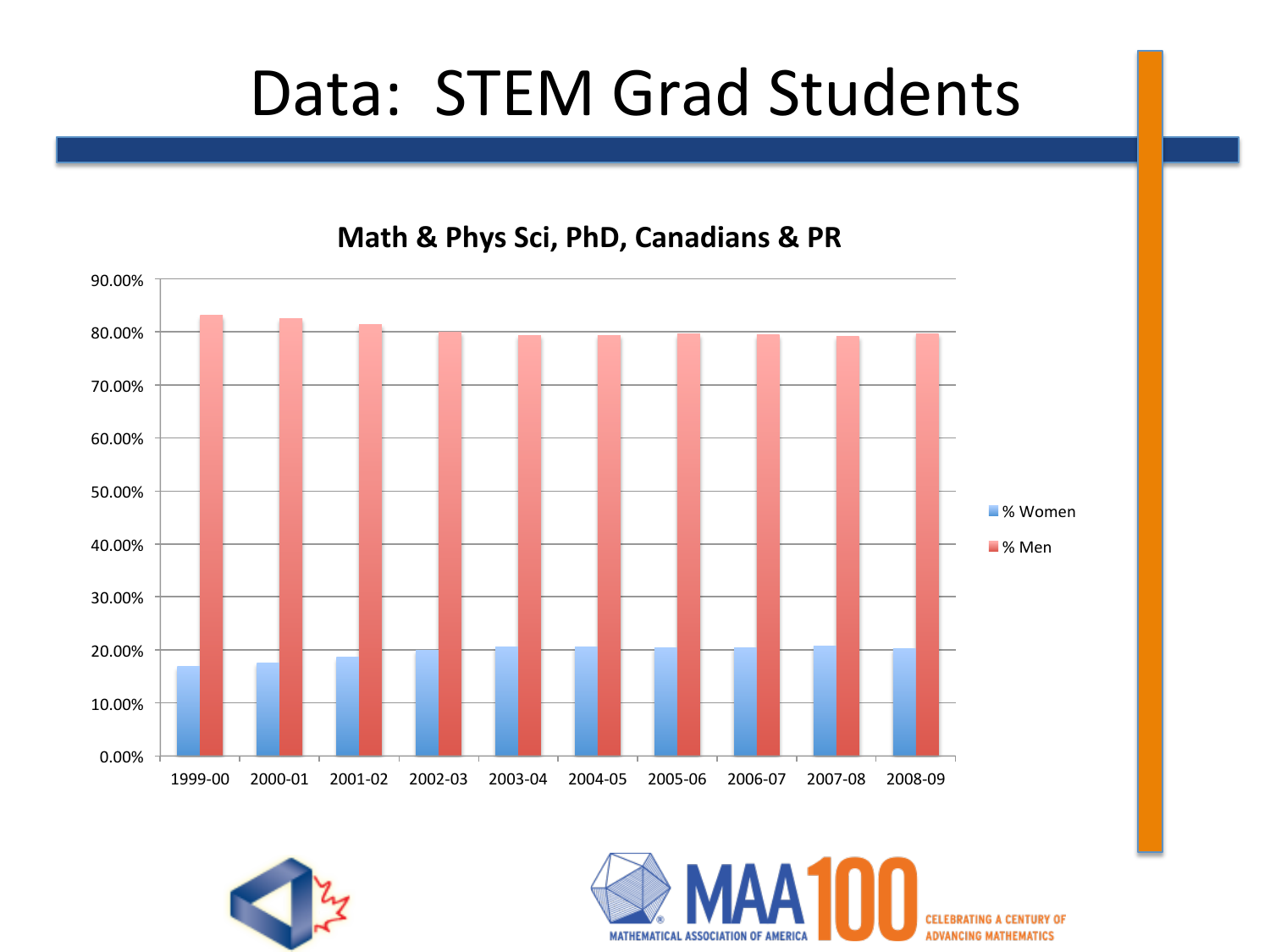#### Data: Women Faculty

Women Professors in Mathematics Departments



**MATHEMATICAL ASSOCIATION OF AMERICA** 

**CELEBRATING A CEN ADVANCING MATHEMATICS**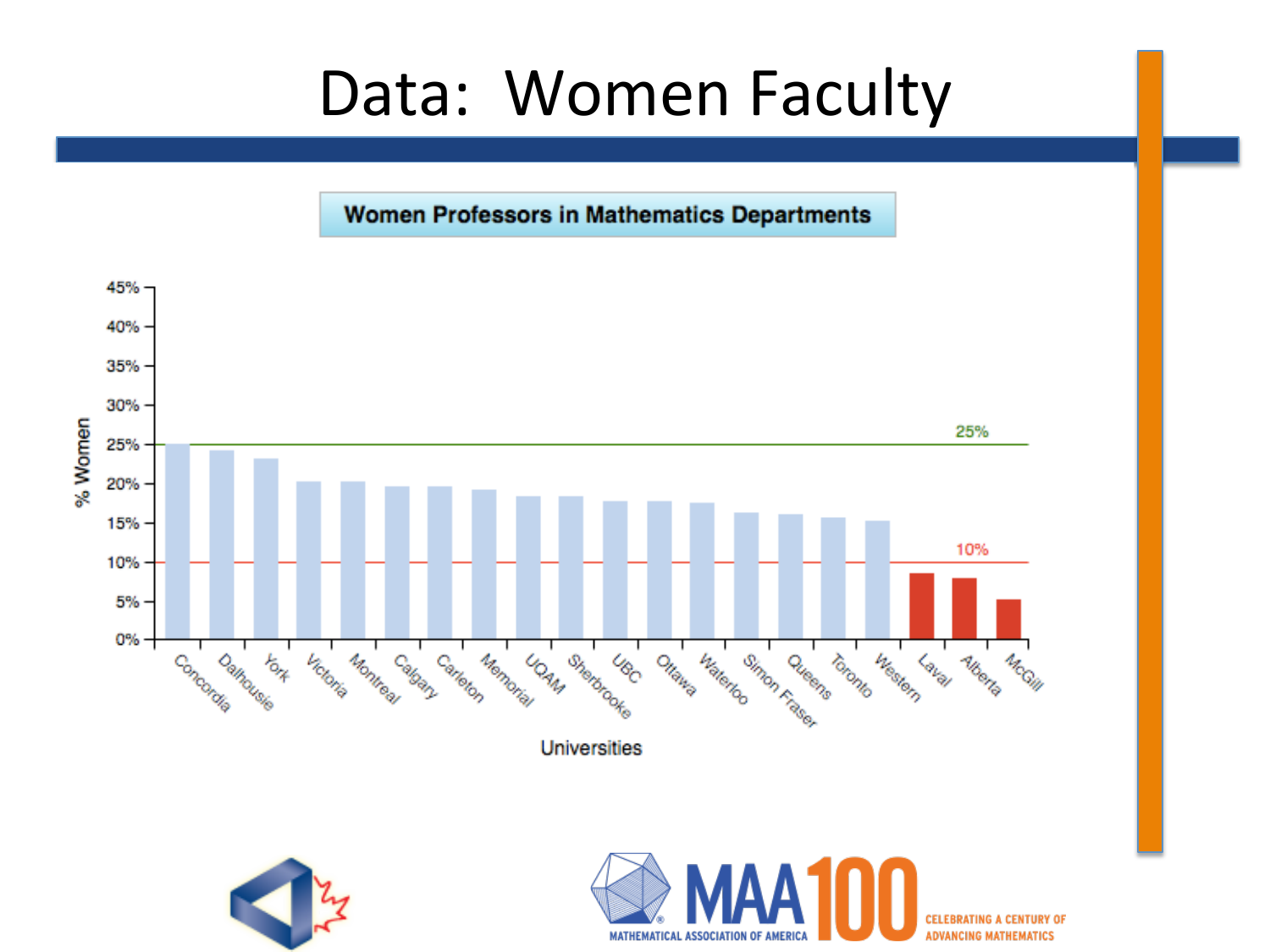## Women Faculty, Science, McMaster



Figure 9: Faculty of Science Faculty Count by Appointment Type and Gender 2005/06 and 2011/12



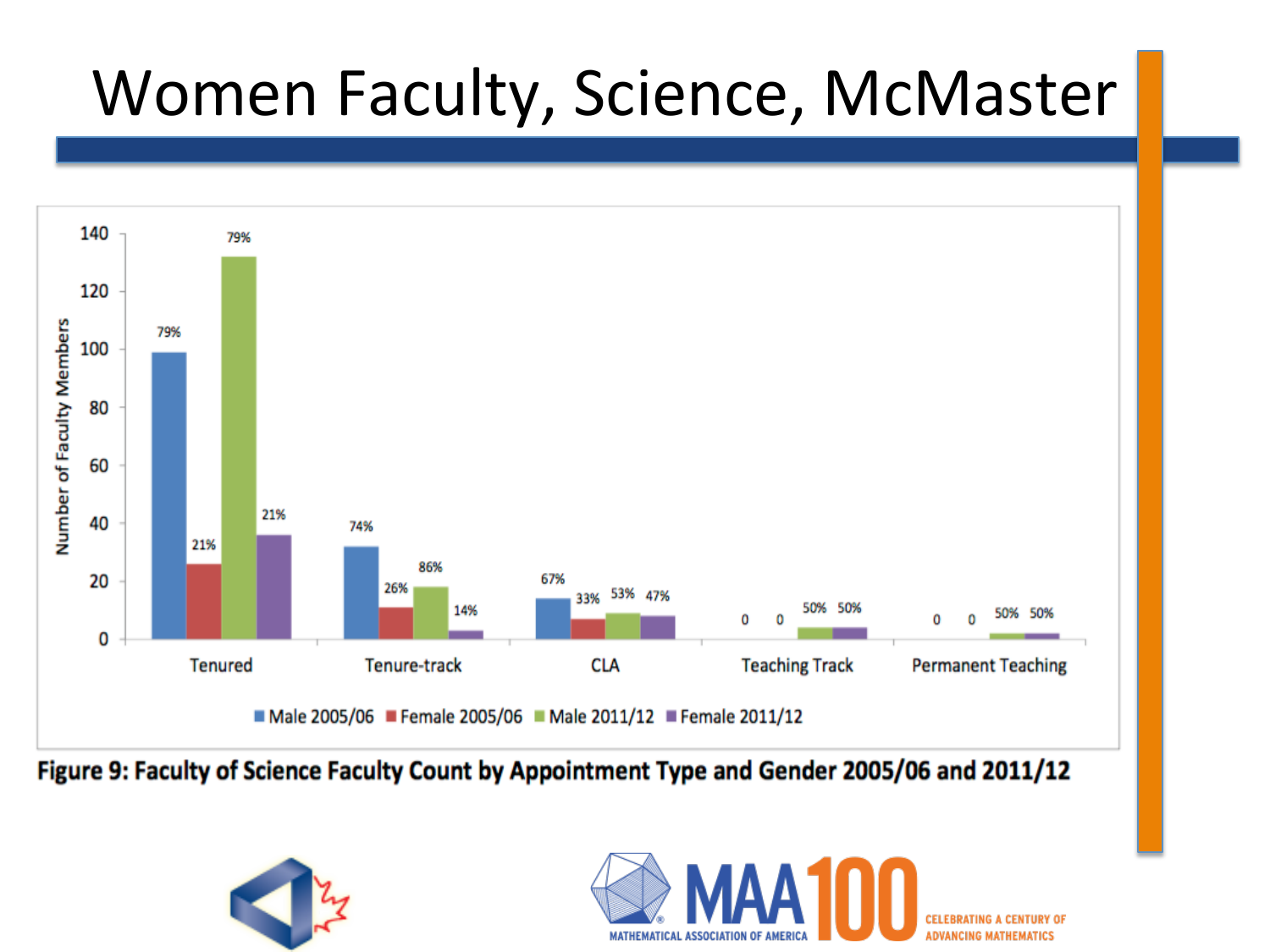### Issues

- **Implicit or Unconscious Bias** 
	- –Women are always less likely to major in STEM, *regardless of mathematical ability*.
	- –Only 23% of women in the three highest categories of PISA scores (out of six) chose a STEM major.
	- 39% of men in the three *lowest* categories of PISA scores chose STEM.



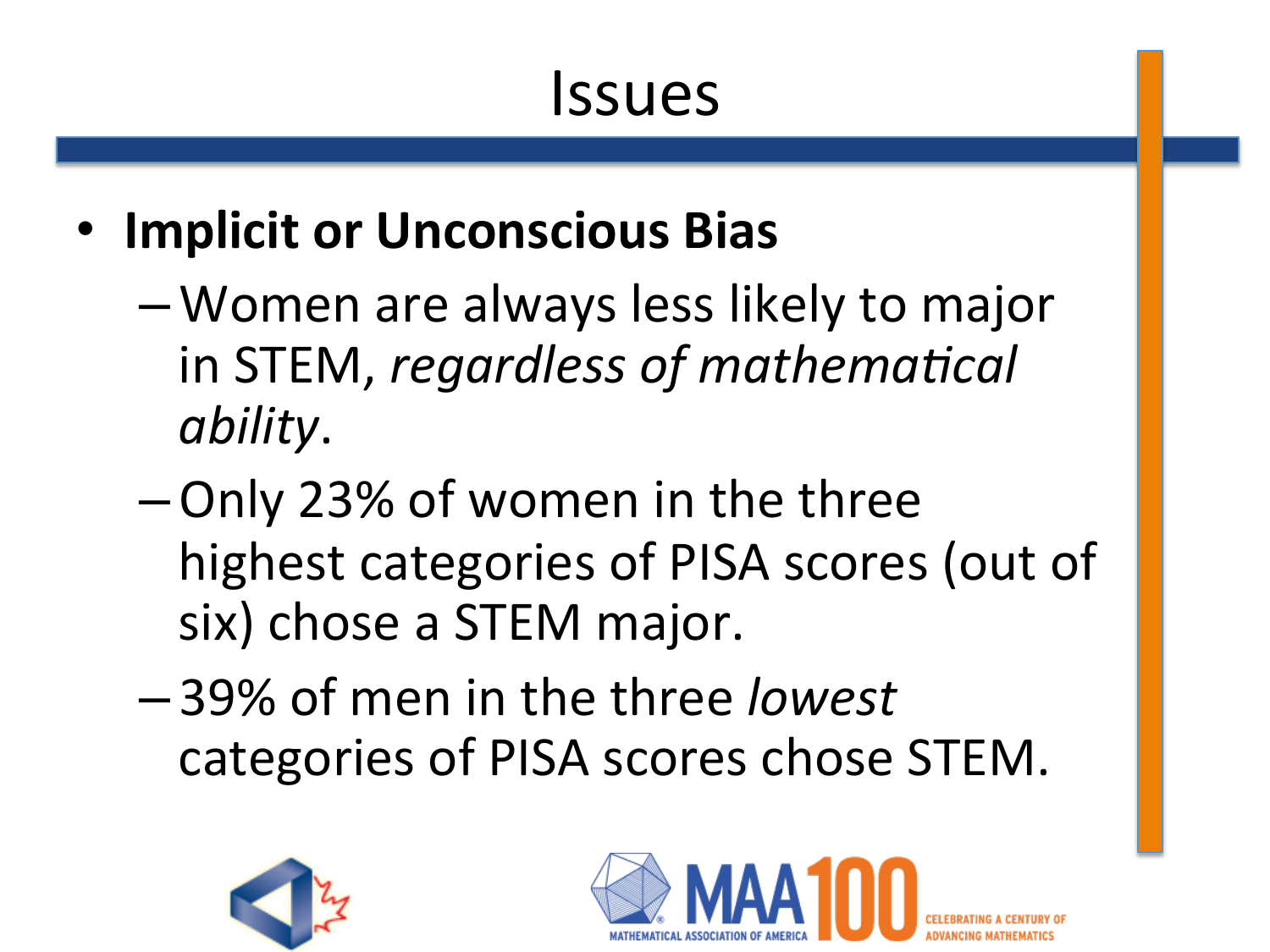### Issues

#### • Stereotype Threat

- $-$  Students who chose STEM had higher PISA scores at age 15 than those who chose non-STEM.
- $-$  Women who chose STEM had an average math PISA score of 588, compared with 565 for those who chose social science.
- $-$  Men who chose STEM had a score of 597, versus 585 for those who chose social science.
- Men tended to have higher PISA scores than women on average (589 versus 569).



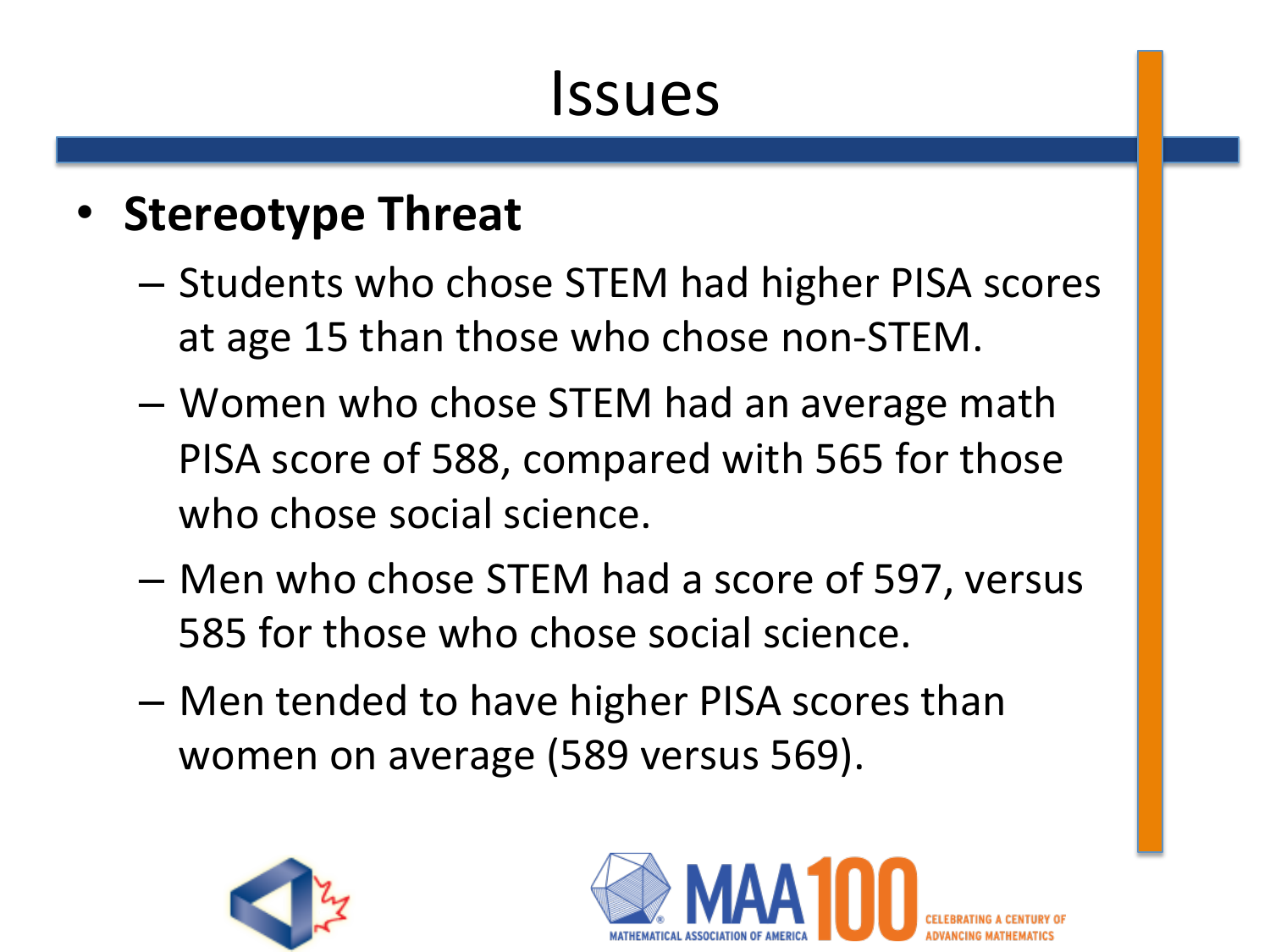### **Issues**

#### • **Self-Confidence and Growth Mindset**

- $-$  Students with higher math marks in high school were more likely to choose STEM at university.
- More than 40% of women with marks of 90% to 100% chose STEM, versus 11% of women with marks under 80%.
- $-$  Men were more likely to opt for STEM, even in lowermarks categories.
- $-$  More than 30% of men with marks under 80% chose STEM.
- $-$  Women with math marks of at least 90% in grade 9 or 10 were less likely to choose STEM than men with marks in the 80% to 89% range.



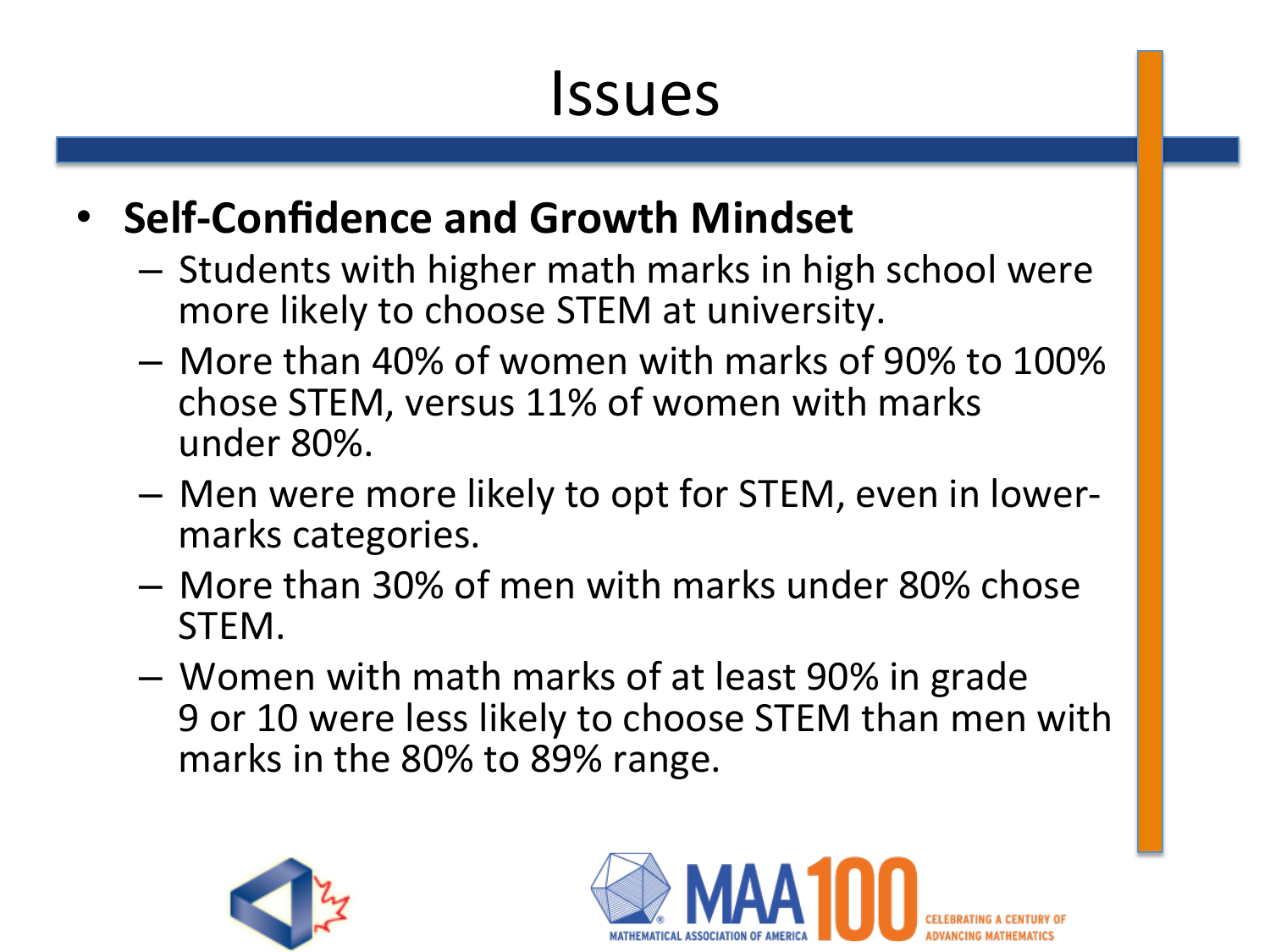#### Resources

- Why So Few: Women in Science, Technology, Engineering and Mathematics, AAUW, C. Hill, C. Corbett, A. St. Rose, 2010, http://www.aauw.org/research/why-so-few/
- The Four Frames: A Framework for Promoting Gender Equity in Organizations, WEPAN, https://www.wepan.org/news/224377/A-Framework-for-Promoting-Gender-Equity-in-Organizations.htm (adapted from CGO Insights, Briefing Note No. 1, Simmons Graduate School of Management)



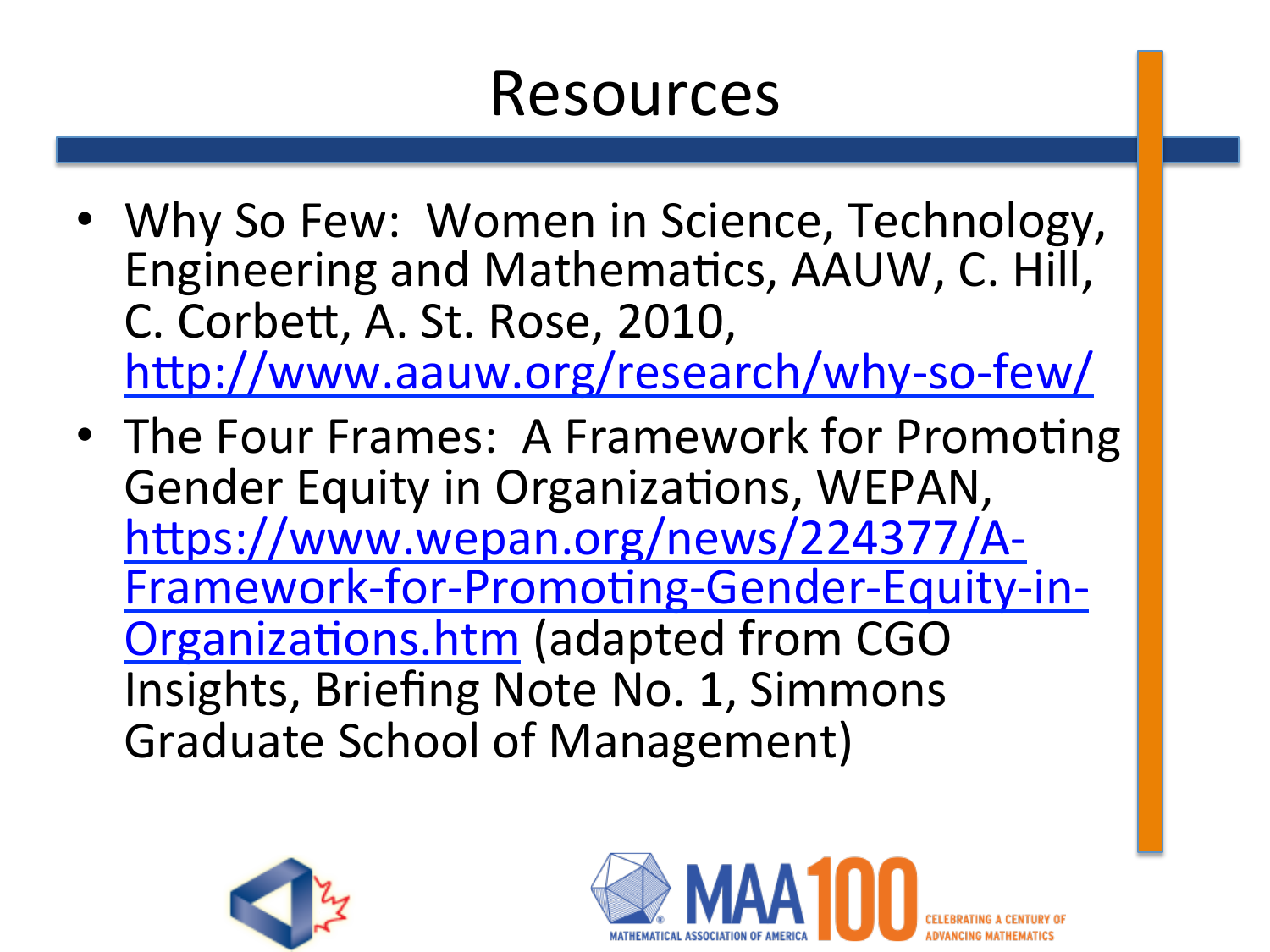#### Resources

- ADVANCEing Faculty Program, Louisiana Tech University, OWISE Library, http://www.advance.latech.edu/index.php? option=com\_content&view=article&id=35&Itemid= 63
- "Engineering: Where are the Girls and Why aren't They Here?" J. Carpenter, TEDx Monroe, Women in STEM Who Rock!, DreamBox Learning, Oct. 2015, http://www.dreambox.com/blog/women-in-stemwho-rock-plus-top-10-websites-to-get-girlspsyched-about-stem



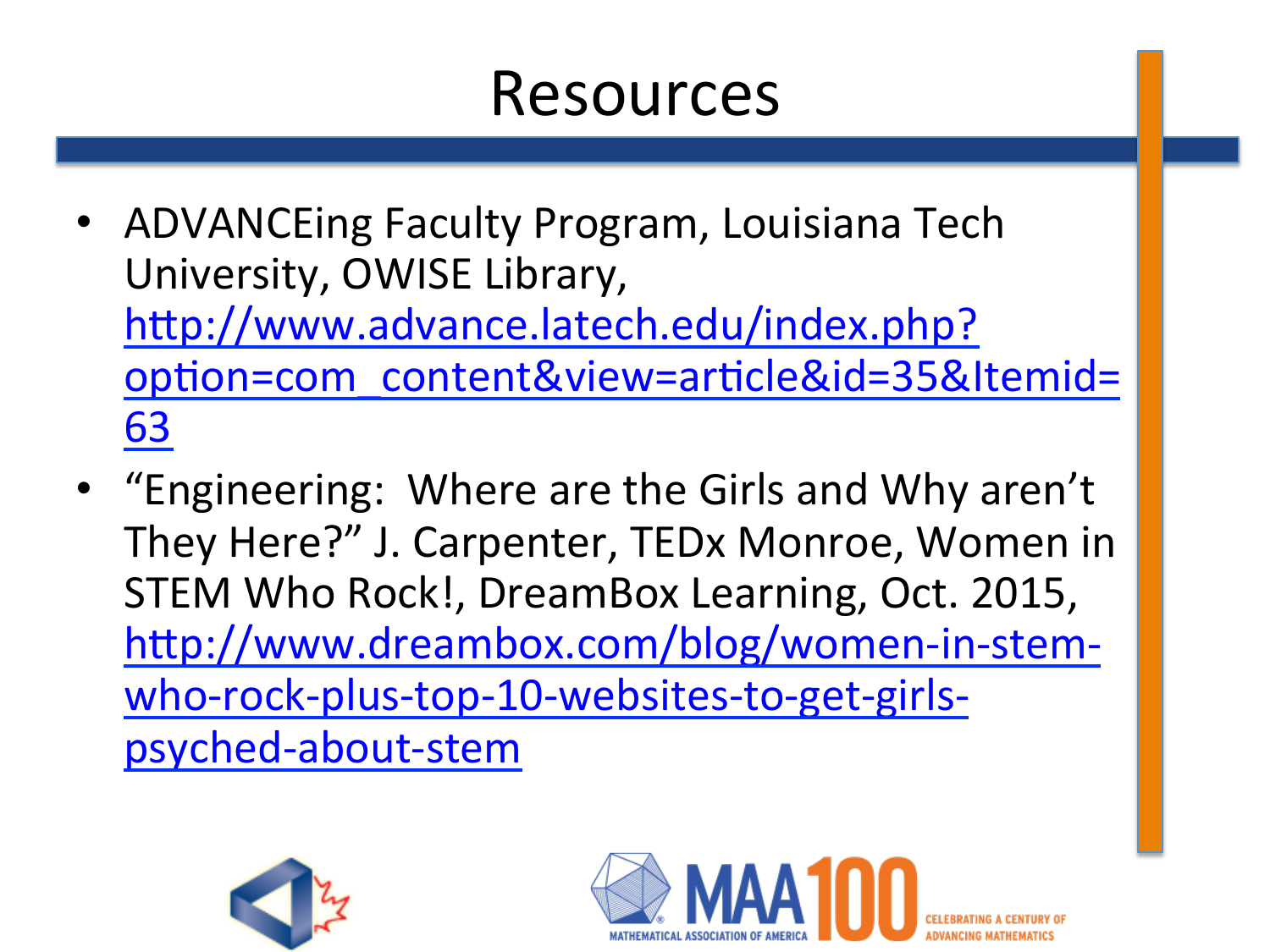# References

- Gender differences in science, technology, engineering, mathematics and computer science (STEM) programs at university, Darcy Hango, **Statistics Canada** http://www.statcan.gc.ca/pub/75-006-x/2013001/ article/11874-eng.htm
- Where Are the Women Professors in Canada's Math and Science Departments? M. Kuzmin, A. Motskin, Z. Gallinger, The 10 and 3, Jan. 29, 2015, http://www.the10and3.com/where-are-thewomen-professors-in-canadas-math-and-sciencedepartments/